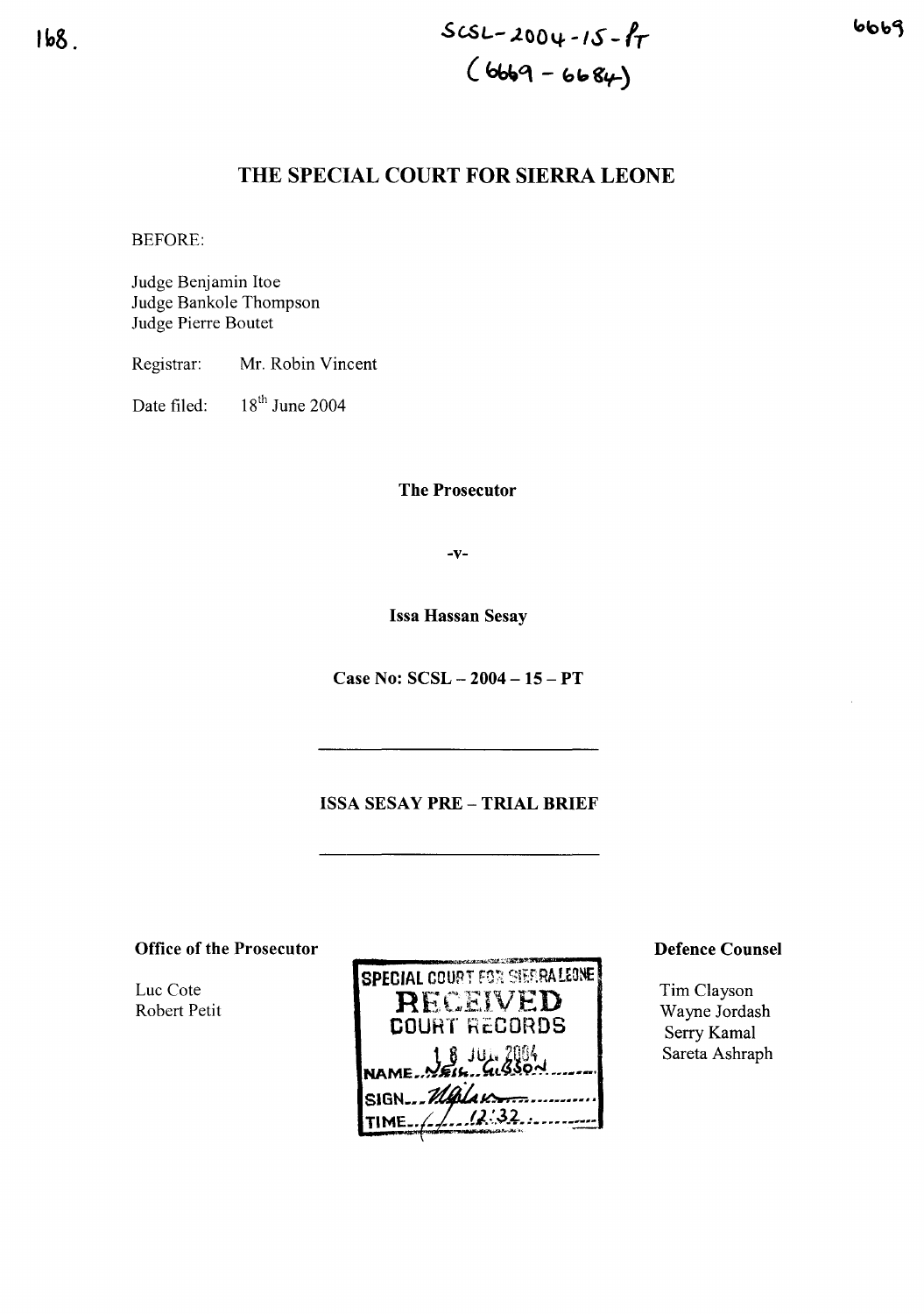# **Introduction**

- 1. Issa Sesay, the first accused named upon the amended Indictment filed by the Prosecution on the  $13<sup>th</sup>$  May 2004, is charged therein with a wide-ranging series of offences which the Prosecution assert, if proved, would entitle this Court to find that he is one of those persons who bear the greatest responsibility for serious violations of international humanitarian law and Sierra Leonean law<sup>1</sup> and thus liable for punishment<sup>2</sup>.
- 2. Pursuant to the Order of this Trial Chamber the Defence files this Pre-Trial Brief.

## **Background.**

- 3. Issa Sesay ("the Accused") was born on the  $27<sup>th</sup>$  June 1970 in Freetown. He is now 33 years of age. He married in 1993 and has one son aged 7 years. He was 19 years old when he first met Foday Sankoh. He was forcibly conscripted and had no choice but to join the RUF. He found himself imprisoned within Liberia under threat of death. He had no choice but to stay and fight. He had a choice however *how* to fight.
- 4. Thereafter and throughout his association with the RUF the aim and purpose of the Accused was to fight justly and legitimately for the benefit of freedom and liberty for the people of Sierra Leone who for many years had suffered enormous oppression, intolerance, corruption and above all fundamental denial of human

 $<sup>1</sup>$  Article 1 (1) of the Statute or the Special court of Sierra Leone.</sup>

<sup>&</sup>lt;sup>2</sup> The defence recalls that in its Decision on the preliminary Defence Motion on the Lack of Personal Jurisdiction Filed on behalf of Accused Fofana, 3<sup>rd</sup> March 2004, at paragraph 44, the Trial Chamber stated "It should be emphasised that in the ultimate analysis, whether or not in actuality the Accused us one of the *persons who bears the greatest responsibility for the alleged violations ofinternational humanitarian law* and Sierra Leonean law is an evidentiary matter to be determined at the trial stage. At this procedural *stage, the Trial Chamber is essentially concerned with mere allegations".*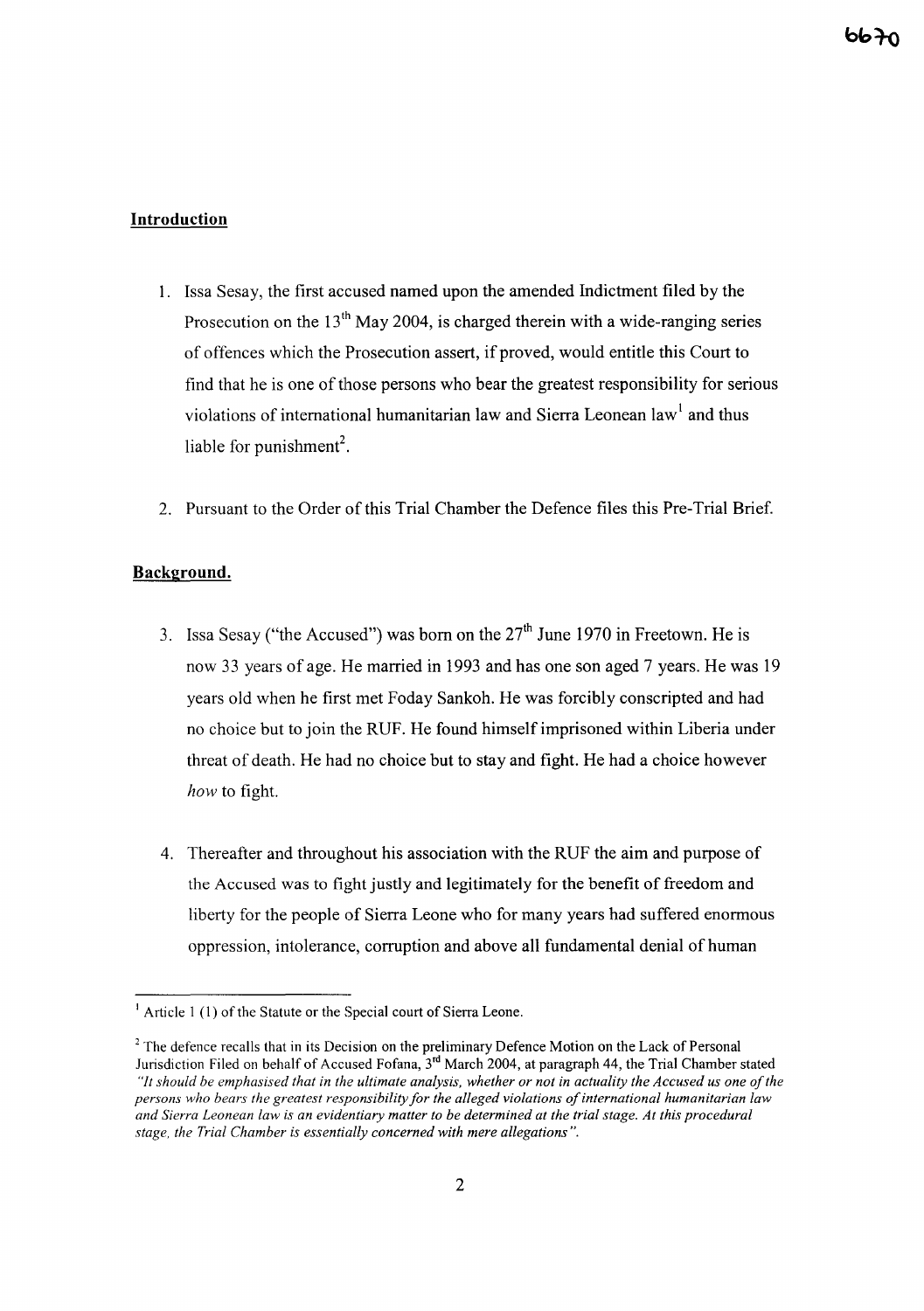rights, and with a view to the creation of a society based upon fairness and democracy.

- 5. The Prosecution theory that the RUF was a criminal organisation with a criminal purpose is fundamentally flawed. It is not the case that all within the RUF shared the same aims or even that those who shared the same aims set out to achieve them in the same way. Undoubtedly some elements of the RUF were criminals. Undoubtedly some were responsible for crimes. However it is clear  $-$  even from the Prosecution's own evidence - that there were some who believed that they were fighting a just cause  $-$  a revolution  $-$  for the betterment of all.
- 6. The theory of the Prosecution is a simplistic one. It seeks to suggest that the RUF were the same as the AFRC. It seeks to suggest that the RUF were one and those that were part are *all* guilty of crimes. This is a theory which flies in the face of common sense and more importantly is not even supported by the Prosecution's own evidence. It is simply a device to implicate all in the crimes of others.
- 7. Mr Sesay did not share the intent of those within the RUF who were criminals. He believed in a just war  $-$  a war in which civilians would be the beneficiaries of the war and not the victims. This will be demonstrated through not only the defence witnesses but also many of the Prosecution witnesses who knew him and observed his conduct. It is also demonstrated through the Prosecution's own exhibits which tell a tale of a man trying to do his best to protect civilians. The evidence will demonstrate that he did what he could - when he could - to protect civilians. Moreover this evidence will stand in contradistinction to the evidence of the very few witnesses who will attempt to implicate him in the actions of others. This evidence will not stand up to careful and rigorous challenge.
- 8. It is the case for the defence that those who knew him (and of him) during the conflict recognised that he did not approve or condone the crimes against civilians. It is Mr Sesay who protected civilians throughout the conflict. It is Mr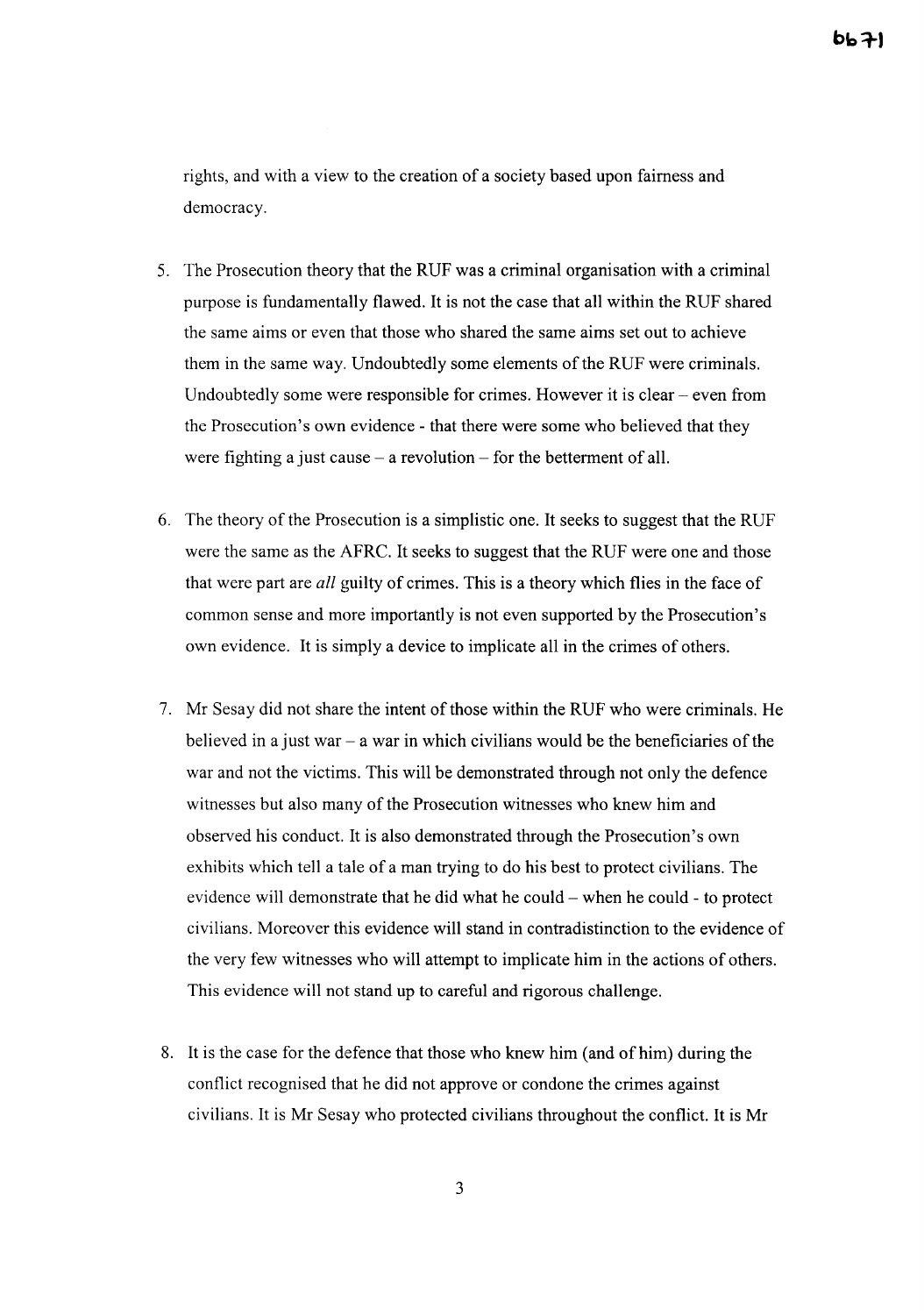Sesay who protected Makeni from the excesses of others. It is Mr Sesay who disciplined severely those under his control when he knew or had reason to know of their crimes. It is Mr Sesay who prevented crimes when he knew or had reason to know that they were to be committed.

- 9. It is Mr Sesay who was chosen by ECOWAS as the man who should lead the RUF to the negotiating table. It was Mr Sesay, who once in a position of real authority and a great risk to himself, led the RUF to peace in order to protect his country from the war.
- 10. It was Mr Sesay who the Prosecution, through their investigators, cynically chose to trick, coerce and cajole into giving interviews. They too recognised that he was a man who was exceptional within the RUF and who would be vulnerable due to his desire to protect civilians and bring enduring peace to Sierra Leone.
- 11. Mr Sesay is guilty of being a member of the RUF but he is not guilty of any crimes.

### **Preliminary Matter.**

12. On the  $11<sup>th</sup>$  June 2004 at the request of Issa Sesay, Maurice Kallon and Augustine Gbao, the three persons accused in this case, there was filed with the Trial Chamber and the court Registry a letter in which the three Accused referred to an outstanding application lodged with the Supreme Court of Sierra Leone. The essence of the application was to seek an order from that Honourable Court declaring the Special Court of Sierra Leone to be in breach of the Constitution of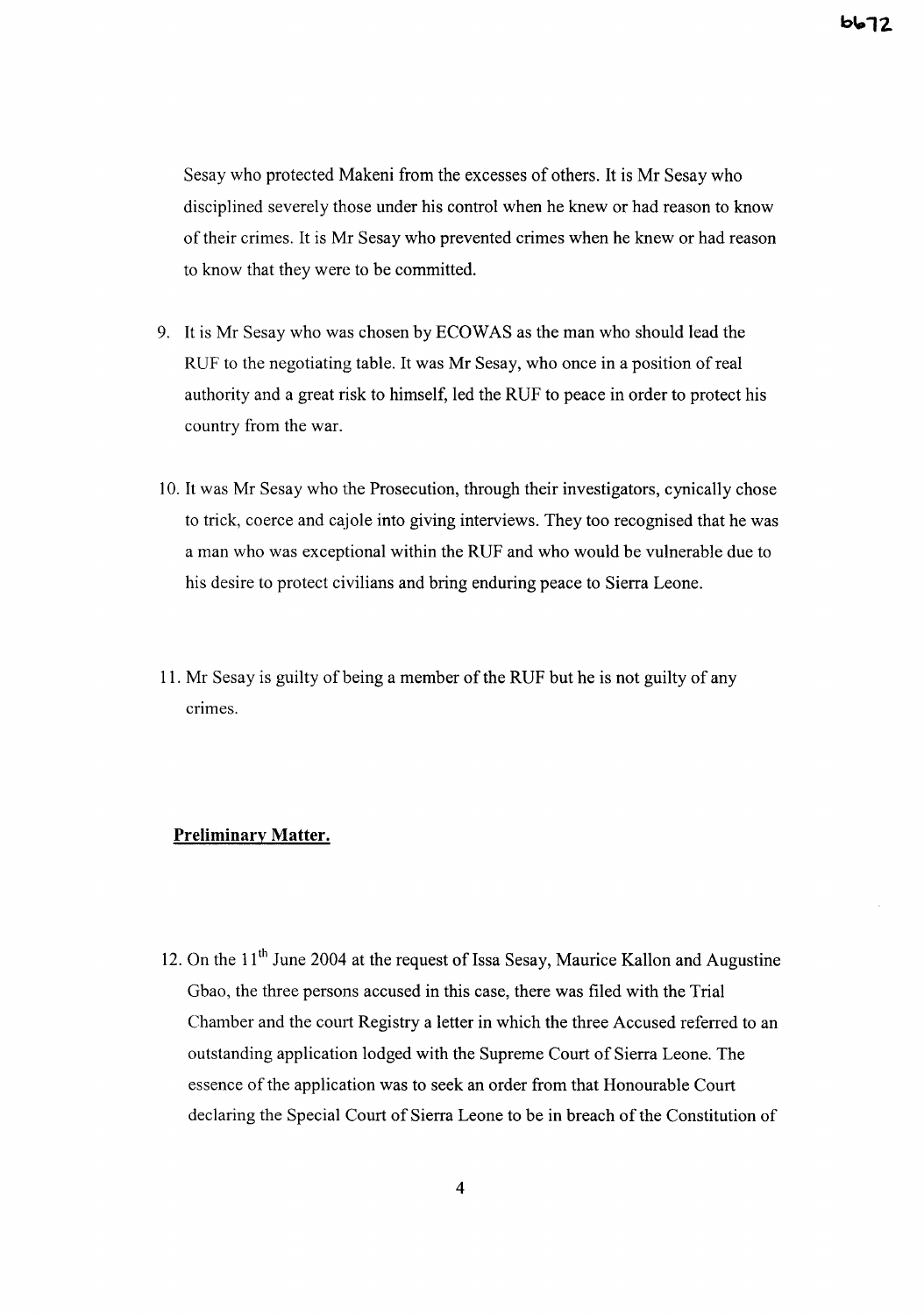7.3 ماما

Sierra Leone. The three Accused have stated in the above letter that they will not attend the sittings of the Special Court of Sierra Leone unless and until the Supreme Court of Sierra Leone delivers and makes public its ruling upon the said application. **In** these circumstances this Defence Pre Trial Brief necessarily acknowledges the position of the Accused.

#### **The Essence of the Prosecution Case.**

- 13. The Prosecutor alleges<sup>3</sup> that "At all times relevant to this indictment Issa Hassan Sesay was a senior officer and commander in the RUF, Junta and AFRC/RUF forces, that Issa Hassan Sesay was party to a joint criminal enterprise with named others, and that he and they by their acts and/or omissions incurred criminal liability under national and international law in respect of the specific allegations contained within the various counts set out in the said Amended Indictment.
- 14. The defence notes the significant terms of paragraph 38 of the said Amended Indictment and especially the words "..which crimes each of (the accused) planned, instigated, ordered, committed or in whose planning, preparation or execution each Accused otherwise aided and abetted, or which crimes were within a joint criminal enterprise in which each Accused participated or were a reasonably foreseeable consequence of the joint criminal enterprise in which each Accused participated". Further, the Defence refers to the contents of paragraph 39 of the said Amended Indictment in which the Prosecution assert, additionally or in the alternative, that the Accused named are criminally liable in respect of the alleged acts and/or omissions by virtue of any of the established principles of command responsibility. Thus the Prosecution in respect of each Count upon the

<sup>3</sup> Para 20, Amended Consolidated Indictment, 13.05.04.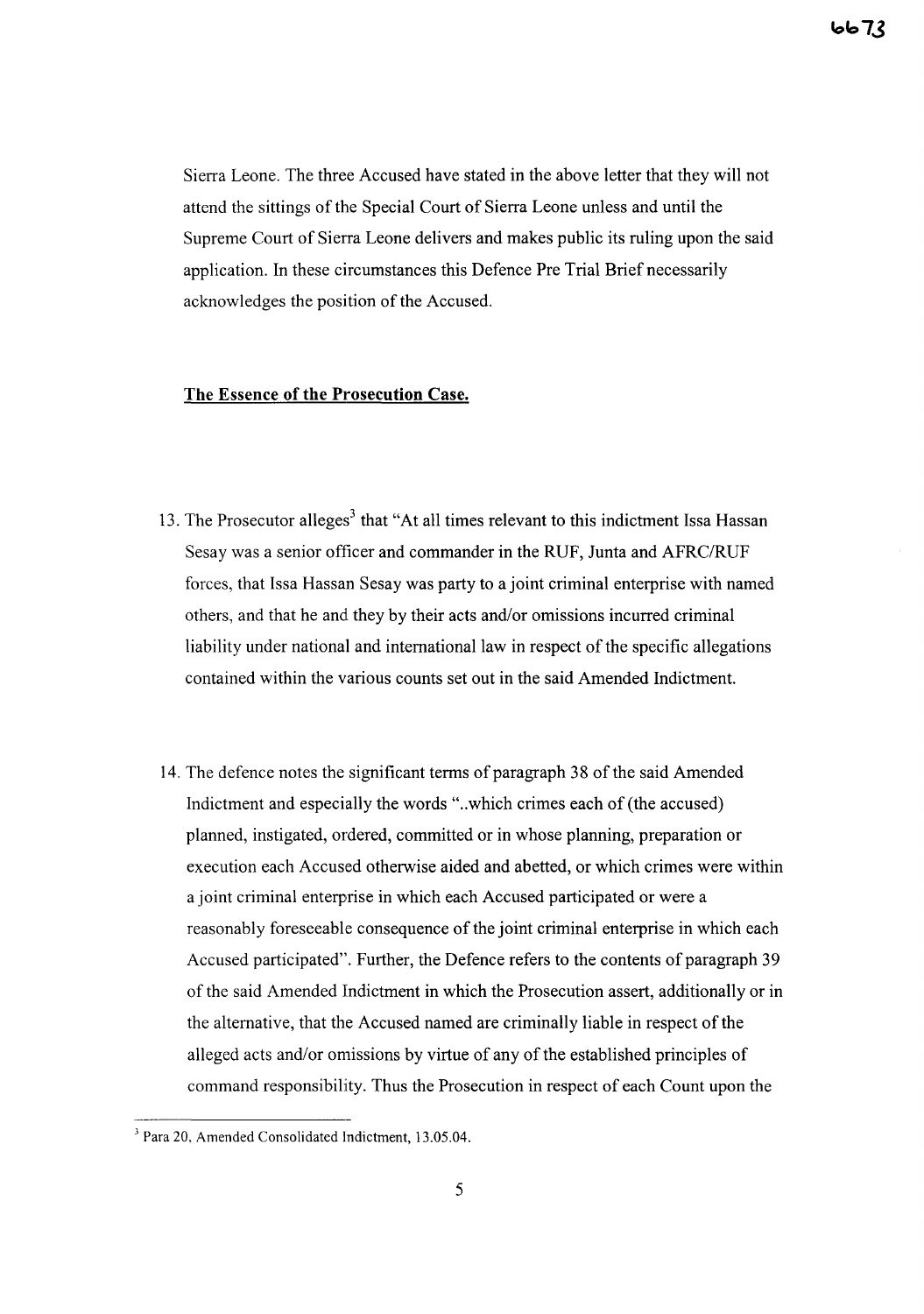said Amended Indictment has brought against each Accused the widest possible assertions and variations of criminal liability that could theoretically be identified.

15. The Defence at the outset of this Pre Trial brief wish to emphasise to the trial Chamber that where a more specific form of allegation could be made, for example where there is evidence that an individual accused is responsible for a specific act, it is not merely good practice for the allegation to be specified in that manner, but that highly qualified Prosecutors with extensive experience within both national and intemational courts, should put forward their allegations in that way. The Defence submit that it is of significance that the Prosecution have not refined the allegations that it seeks to bring against Mr Sesay in relation to each and every count on the said Indictment. **In** this way the Prosecution has obscured the relative strengths and weaknesses of its case in all its component parts. Finally, and most importantly in relation to this point, the Defence invites the Trial Chamber seriously to consider why it is that the Prosecution has not brought specific allegations against each Accused if it is not because the Prosecution cannot pinpoint the case that it really should bring against an Accused. It is the global approach of the Prosecution which the defence resist and which seeks simply to implicate all due to membership of the RUF.

## **Prosecution Pre Trial Briefs.**

16. Further, in the first Prosecution Pre Trial Brief the Prosecution did not adequately state its case against the Accused. It is impossible to understand why this was save that the natural inference is that the Prosecution did not want to have to set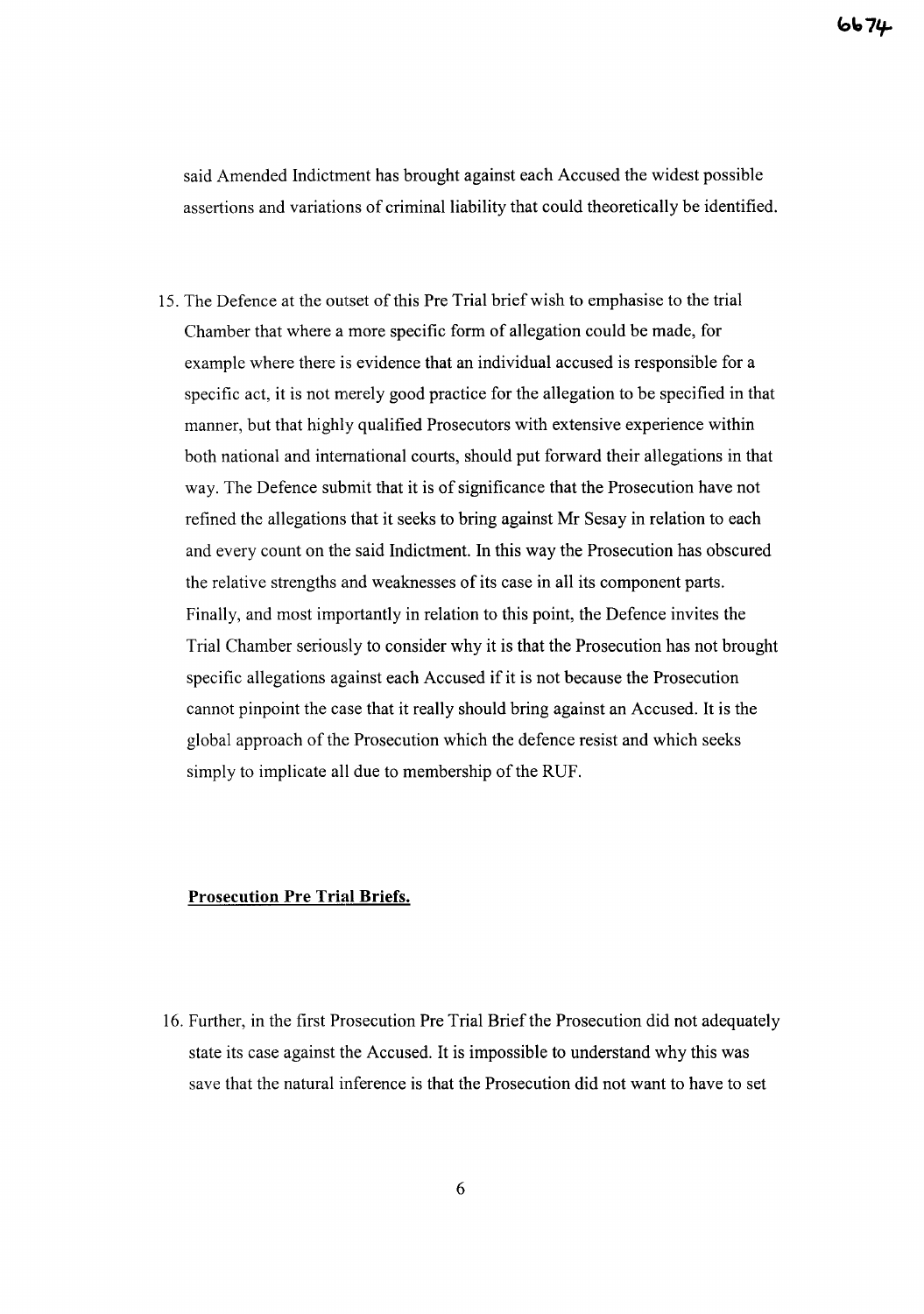out its case with any particularity. As a result, the Prosecution was ordered to file a Supplementary Pre Trial Brief which it did on the 21<sup>st</sup> April 2004.

17. In its Supplementary Pre Trial Briefthe Prosecution set out its case with much greater detail than had ever been made plain previously. The Defence deplores the fact that it was served with this extensive document, some 417 pages in length including witness summaries with exhaustive cross referencing, and by far the most important document served by the Prosecution in the entire case, little more than two months prior to trial. Nonetheless, the Defence appreciates the fact that the Order of the trial Chamber has resulted in the production of the first clear statement of the Prosecution as to the detailed nature of its case.

#### **Inferences and Circumstantial Evidence**

- 18. It should be noted that the Prosecution has set out and developed a framework in its Supplementary Pre Trial Brief whereby it seeks to prove the various heads of criminal liability in connection with each charge by way of assertions of fact which, it is said, give rise to inferences of guilt. Such an approach reflects the paucity of direct evidence to establish guilt of the Accused upon any of the charges. This is astonishing bearing in mind the extremely high burden of proof that exists in relation to the prosecution of crimes of the utmost seriousness.
- 19. Furthermore, it is clear that the Prosecution asserts that it can call only minimal evidence of (i) direct personal commission by the accused of any crime charged and (ii) the giving of direct orders by the accused to any other person to the effect that one or more crimes charged should be carried out. This is somewhat surprising given the case which they allege against Mr Sesay and the fact they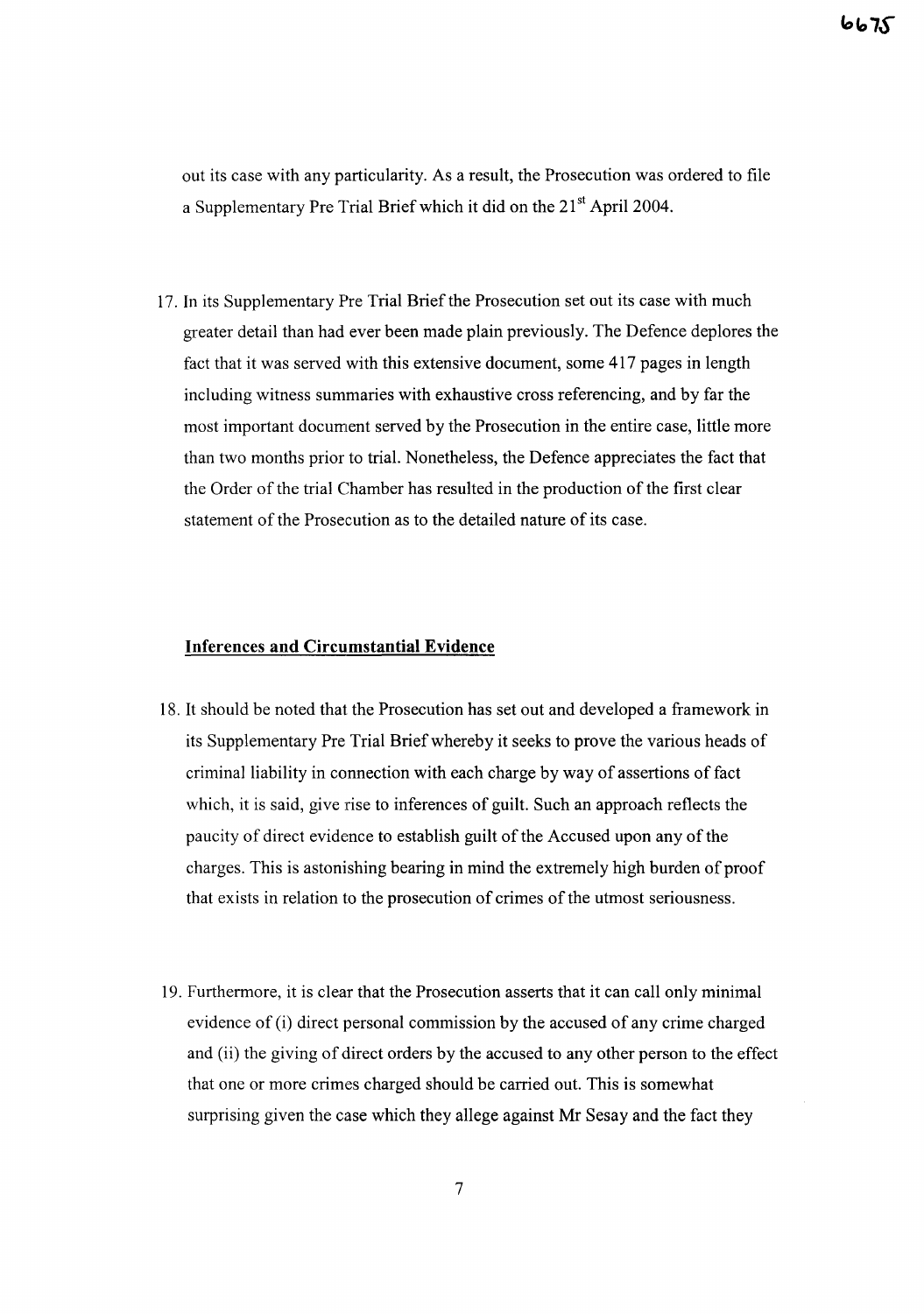have been investigating his role for at least two years. It is illustrative of his innocence rather than his guilt.

- 20. The Defence therefore emphatically underlines the fact that it is apparent that the Prosecution case against Mr Sesay rests upon inferences. The Prosecution therefore asserts that these inferences are sufficiently cogent and clear to support findings of guilt beyond reasonable doubt.
- 21. In this context the Defence poses the question that arises from the myriad of alternative forms of liability asserted by the Prosecution, firstly in its Amended Consolidated Indictment and now expanded upon in its Supplementary Pre Trial Brief. It is surely inconsistent both in logic and in common sense to assert mutually exclusive forms of criminal liability based upon competing inferences said to arise from different matters of fact. What the Prosecution describe as their "theory of the Case" is (again and in this respect) fundamentally flawed. The Prosecution lack confidence in their own case and feel unable to state it without relying upon mutually exclusive case theories.
- 22. The Defence are thus entitled to and do invite the Trial Chamber to scrutinise with the greatest of care any departure during the Trial the manner in which the Prosecution has presented its case in the Supplementary Pre Trial Brief. The point can be put in another way namely that for these reasons the Trial Chamber should be sceptical as to the significance of any individual inference sought by the Prosecutor. The greatest unfairness would arise in the event that the Prosecution ultimately are permitted to alter its present case in the inevitable event that it is not supported by the evidence. The Defence will be vigilant as to this issue throughout the trial and would invite the trial Chamber to bear this issue in mind throughout.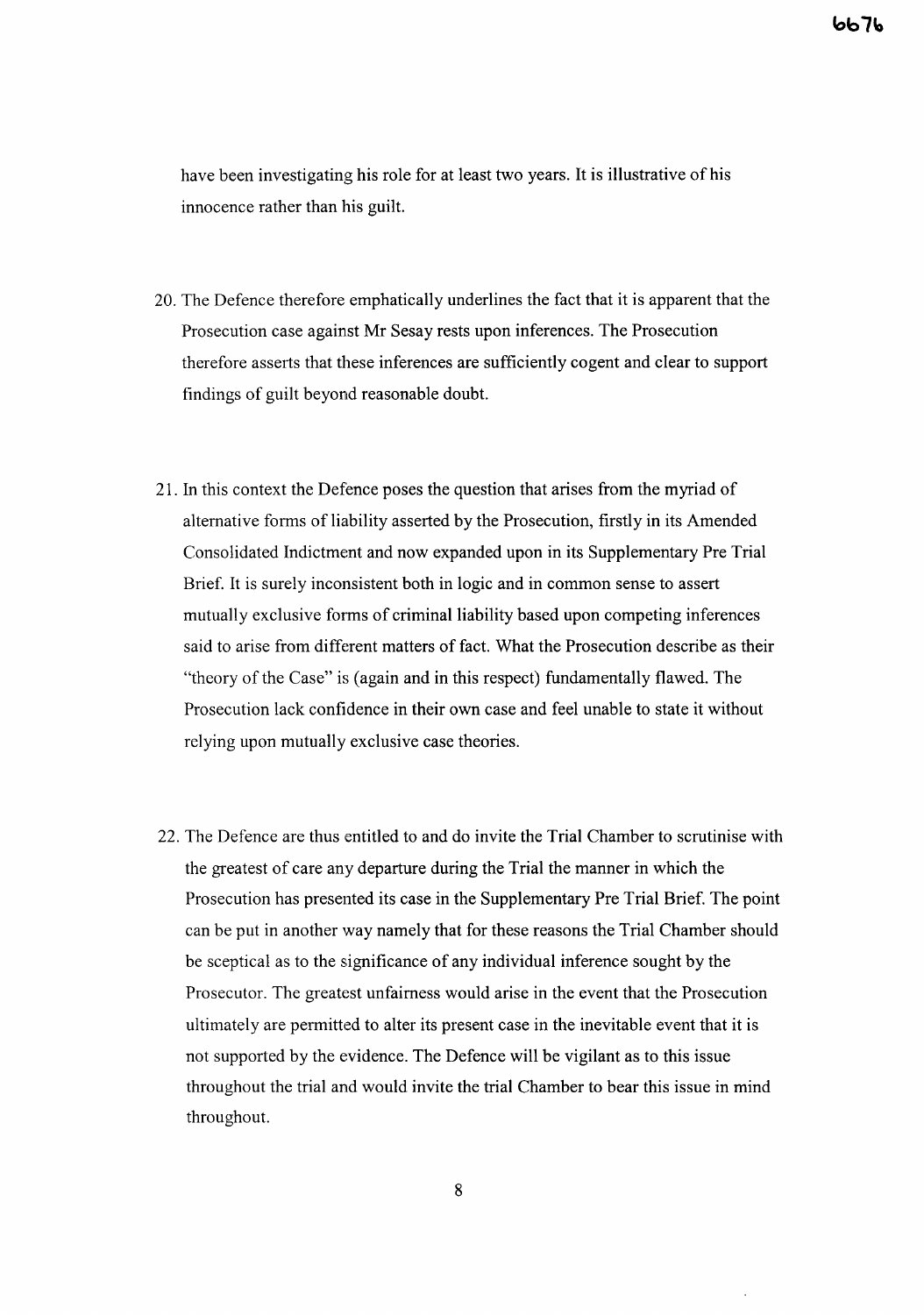23. The defence submit that for the reasons advanced above where the Prosecution seeks to prove guilt by virtue of inferences from facts, the Trial Chamber must necessarily exclude all other inferences. The inference of guilt relied upon by the Prosecution must be an irresistible one and one which no reasonable tribunal could fail to draw. In other words the Trial Chamber must exclude the possibility that the facts relied upon and proven, together with any or all of the other facts established in the trial and/or other facts which although not known may reasonably be supposed to exist, might support some other inference. The burden on the Prosecution is therefore a heavy one and more so because of their failure to build a case against Mr Sesay without relying almost exclusively on circumstantial evidence.

## Command Responsibility.

24. The Prosecution clearly believes that it will be easier to prove some form of command responsibility, rather than direct personal liability, in the absence of direct evidence of personal commission by act or order of any of the crimes charged in the said Consolidated Amended Indictment. The Defence submit that such a perception is completely misconceived. Liability pursuant to command has never been and hopefully never will be treated by any credible judicial tribunal, let alone by the members of this distinguished Trial Chamber, as a "soft option" whereby in the absence of compelling evidence of guilt of direct offending the Prosecution might receive some sort of consolation prize. The Prosecution approach is one of guilt by association or guilt by membership of the RUF. The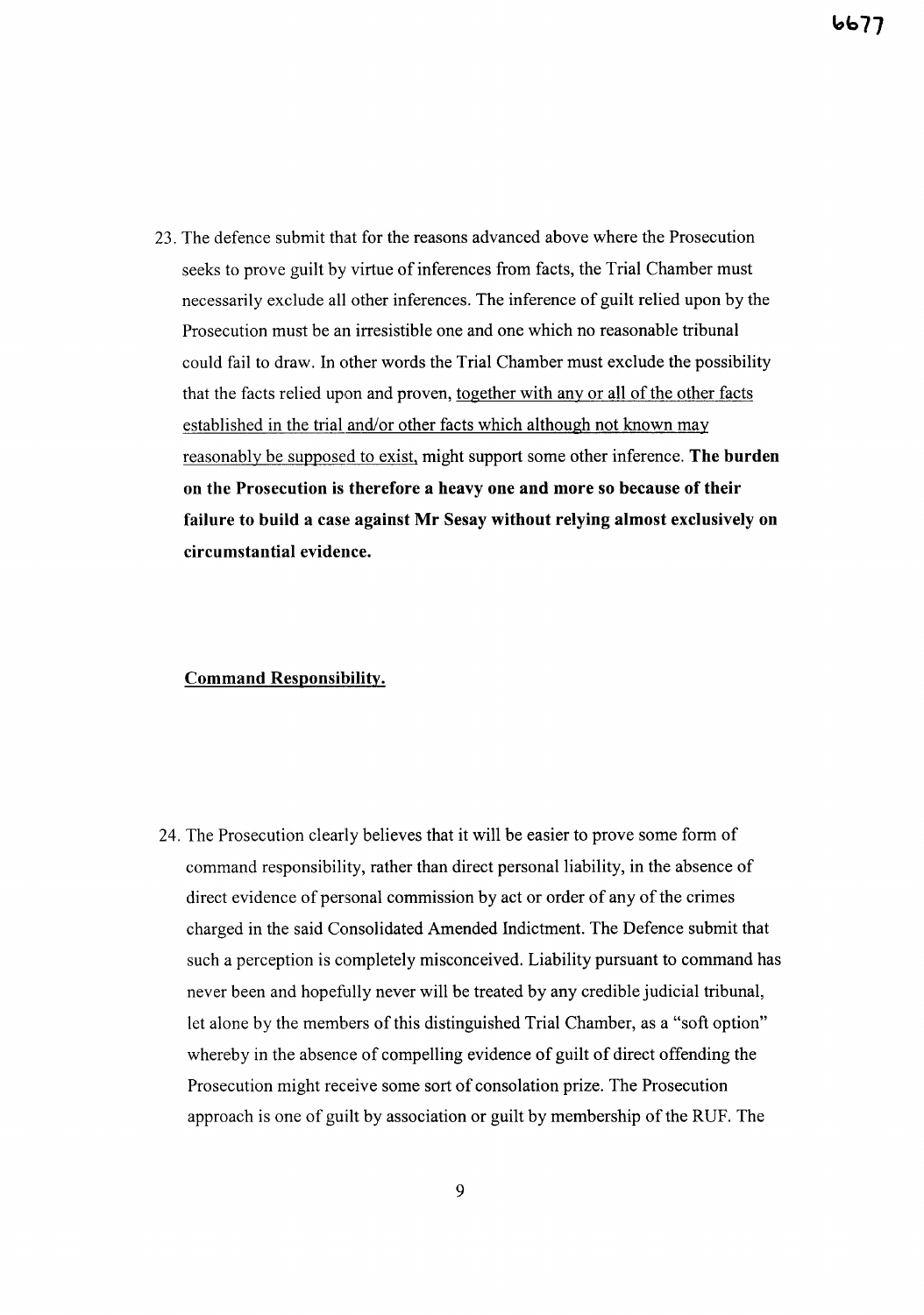Defence once again ask that the Trial Chamber be sceptical of a Prosecution that puts forward an exaggerated form of Indictment and Pre Trial brief in order to encourage the Chamber to find more agreeable the lesser case for which the Prosecution argues at a later time.

25. Foday Sankoh was a ruthless and highly skilled manipulator of men. He promoted and demoted individuals at will and was proficient at ensuring that no one individual obtained a position from which he might be challenged. The Prosecution evidence will demonstrate this fact. It is the defence case that the RUF was not a regular army. It was a an organisation without a clearly defined or well structured military hierarchy or that such hierarchy as there was existed only for so long as Sankoh wished. The evidence will show that his approach was to "divide and mle" to pitch personality against personality; Commander against Commander; man against man. It is a fallacy and owes more to wishful thinking and an enthusiasm for convictions rather than a proper appraisal of the Prosecution evidence to suggest otherwise.

26. This is an important matter for when the Trial Chamber comes to consider what action to prevent criminal acts of subordinates or to punish any perpetrators thereof was realistically available to an officer subordinate both to Sankoh and Sam Bockarie or not in control of many of the other key players not on trial before the Special Court  $4$  and/or even those without identified position but with their own power base. Moreover, the RUF was an unstable ad hoc organisation with many factions; regular and irregular in nature; containing different personalities with many allegiances frequently operating in conditions of great difficulty with differing aims. Communication was difficult and made more so by

<sup>4</sup> Some of whom shall be bizarrely called as Prosecution witnesses.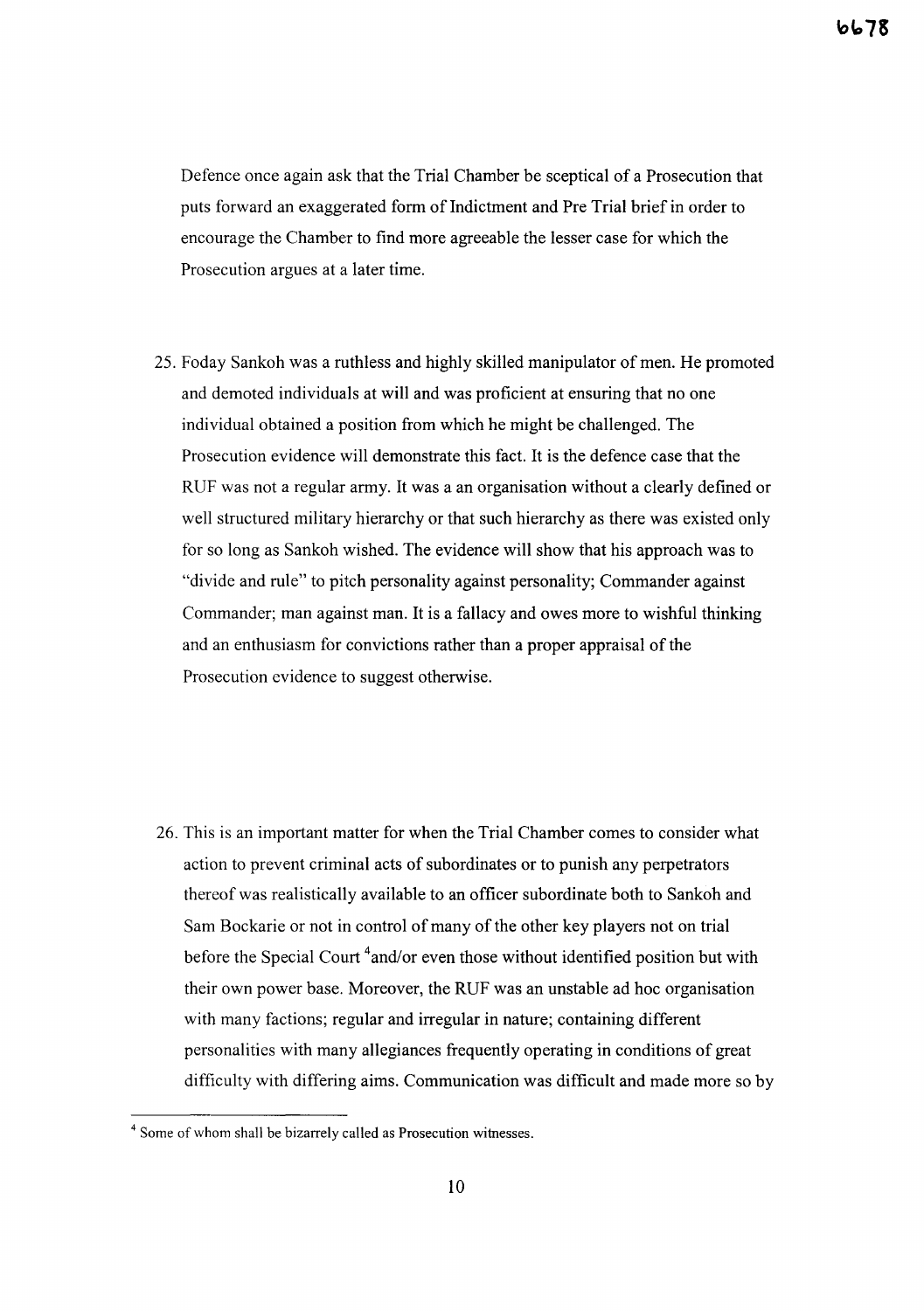the personalities involved and the egocentrism of some. Those who were from time to time were in a position of command within the regions cannot reasonably be held responsible for events outside their immediate control.

- 27. The Trial Chamber must scrutinise with care any suggestion of material control. In this regard the radio messages relied upon by the Prosecution reflecting the day to day activities of the RUF within  $1998 - 1999$  illustrate the limited control that any particular individual might have and how that control might change on a daily basis. They show the lack of control Mr Sesay had even within his so called area over the more criminal elements of the RUF.
- 28. The Prosecution allege<sup>5</sup> that Issa Sesay was a party to a joint criminal enterprise with others both named and unnamed and described as *"..a common plan, purpose or design* (*joint criminal enterprise*) *which was to take any actions necessary to gain and exercise political power and control over the territory of Sierra Leone, in particular the diamond mining areas. The natural resources of Sierra Leone, in particular the diamonds, were to be provided to persons outside Sierra Leone in return for assistance in carrying out the joint criminal enterprise. (37) The joint criminal enterprise included gaining and exercising control over the population ofSierra Leone in order to prevent or minimize resistance to their geographic control, and to use members ofthe population to provide support to the members ofthe joint criminal enterprise. The crimes alleged within this Indictment...were either actions within the joint criminal enterprise or were a reasonably foreseeable consequence of the joint criminal enterprise"*.

 $<sup>5</sup>$  Paragraphs 36 and 37, Amended Consolidated Indictment, 13<sup>th</sup> May 2004.</sup>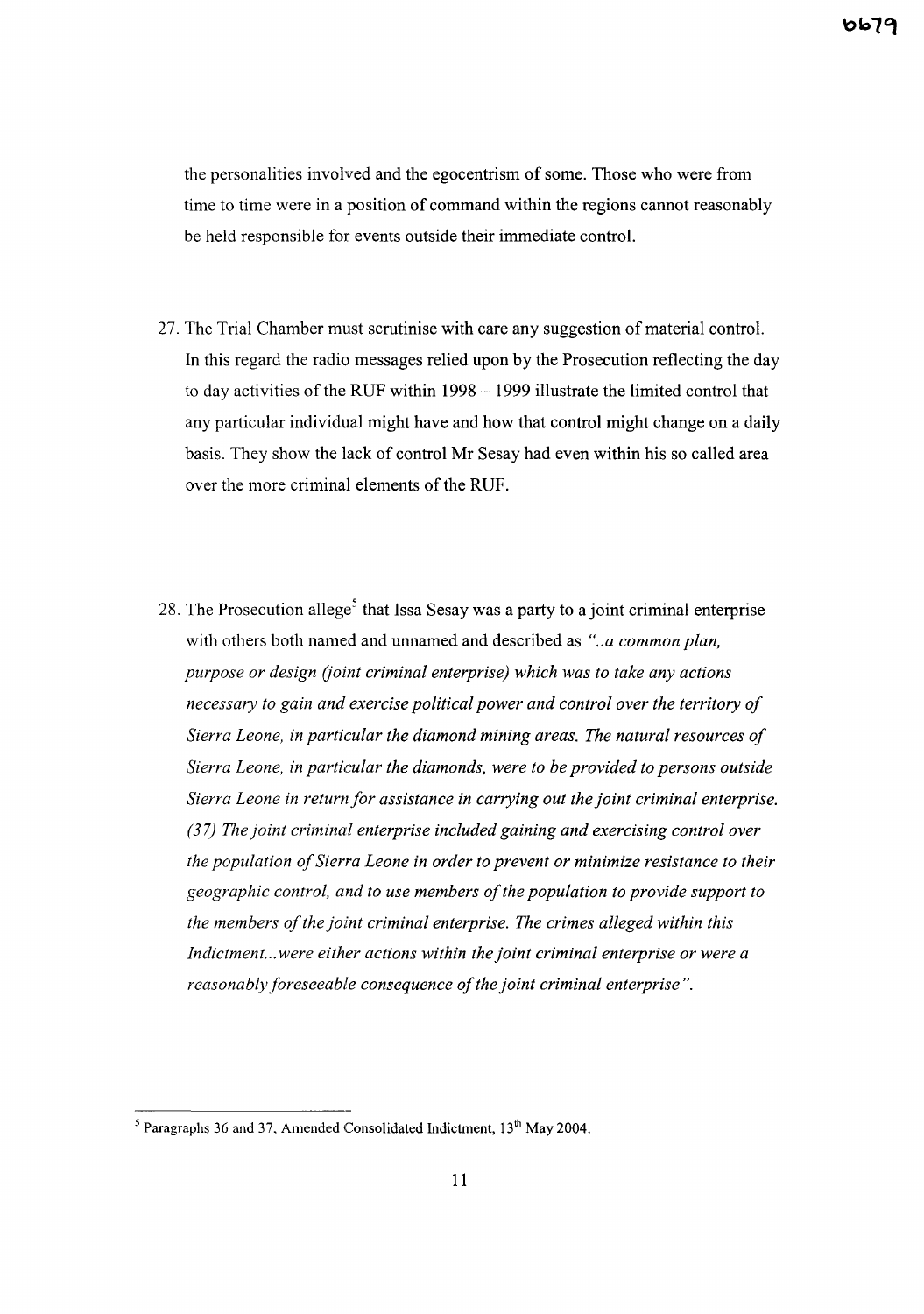29. For a person to be party to a joint criminal enterprise the Prosecution must prove both the specific nature of the enterprise and that the person accused of participating therein did so with the requisite intent. **In** other words Mr Sesay must have participated in the common enterprise in some meaningful manner with sufficient knowledge of the criminal purpose of the plan and having agreed either explicitly or tacitly to the furtherance of the same through his own actions. In the alternative the Prosecution must prove that acts committed by others, whilst being outside the common design, were nevertheless a natural and foreseeable consequence of the effecting of that common design. The defence submit that there never was a joint criminal enterprise as alleged by the Prosecution or at all.

### **Matters of Unfairness**

- 30. The Defence expresses its grave concern as to the following matters regarding the Prosecution's approach to this trial. Firstly, the undeniable fact is that in its preparation of the case prior to trial the Defence has suffered from a huge imbalance of resources when compared with those available to the Prosecution. These matters include a massive discrepancy in finance, staff, office accommodation, investigative and research facilities, and especially the fact that the Defence are not able to be present in Sierra Leone throughout the pre-trial period and are thus seriously inhibited in developing their case in Sierra Leone. The Prosecution has sought, whether deliberately or otherwise, to take advantage of this gross disparity. In particular the Prosecution has adopted a strategy of late and intensive "carpet bombing" of evidence which have overwhelmed the defence. It is trial by ambush and not by evidence.
- 31. It is quite clear that the Prosecution deliberately (through design or otherwise) waited until the last moment before serving material upon the Defence when fair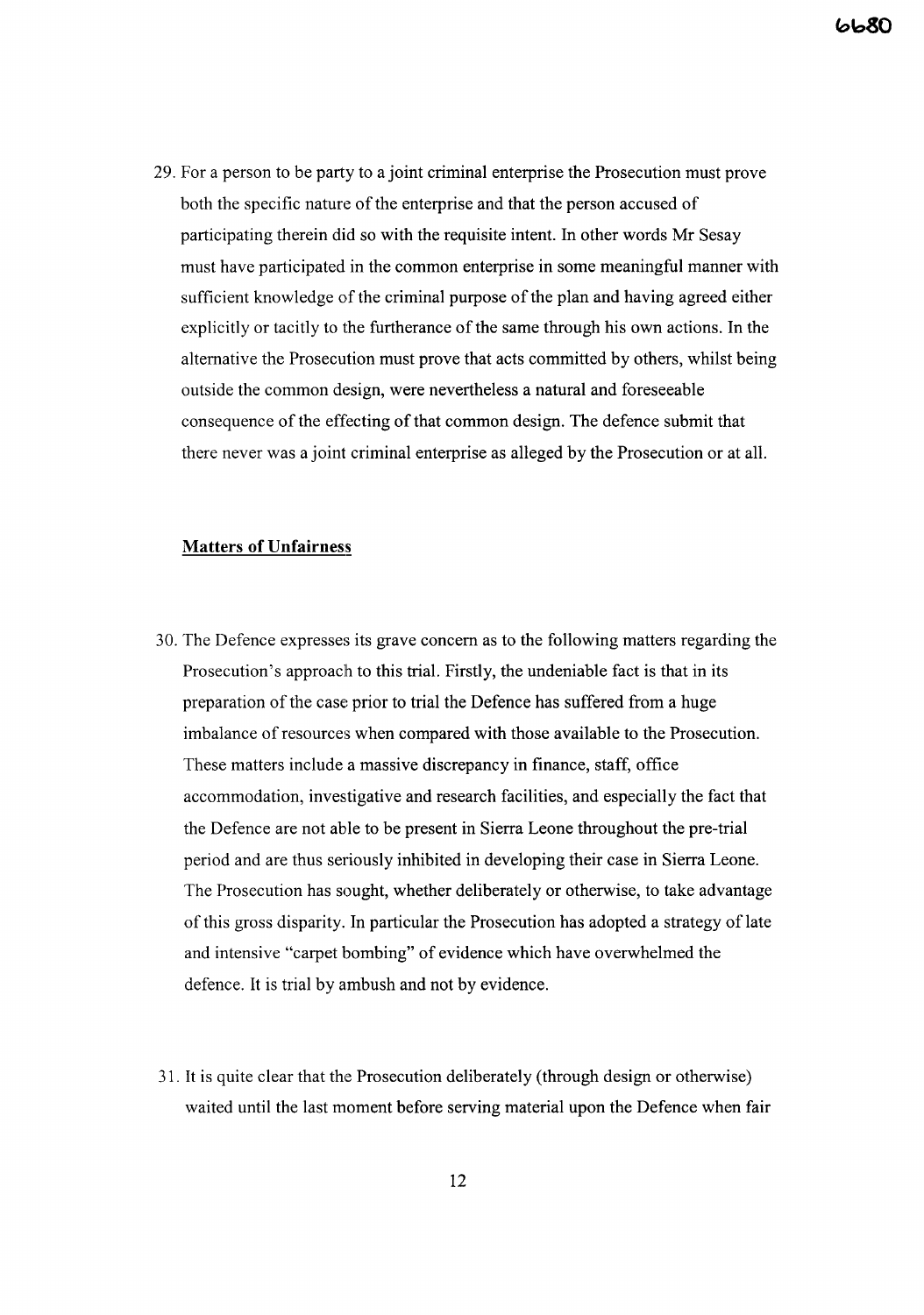play and the spirit of the Rules would indicate that service of materials should take place as early as practicable. In this context the Defence has already pointed out in previous motions that the disclosure of a vast mass of material in late April 2004 could not be justified as a matter of fairness by the Prosecution as the majority of that material had been within its hands for over a year. No explanation has been offered for such action. The only inference from this matter is that the Prosecution has deliberately sought to embarrass the Defence.

- 32. Secondly, the Defence has grave concerns as to the Prosecution's approach regarding disclosure of evidence which may exculpate or tend to exculpate the Accused: only recently has any such material been identified to the Defence and then only in a very small quantity. In the light of the Prosecution's unjustified late service of material on which they seek to rely in the trial, the Defence believes that it is not enough for the Prosecution's assertion that it has been frank as to disclosure of exculpatory material to be accepted without more. For the avoidance of doubt and in order to emphasise the Prosecution's continuing duty to disclose such material the defence invite the Trial Chamber, prior to each trial period commencing, to ask for an assurance from the Prosecutor in open Court that to the best of its knowledge all material that tends to exculpate the Accused has been disclosed in accordance with the relevant rules of the Rules of Procedure and Evidence of the Special Court.
- 33. Further, the Defence believes that in at least three other respects the Prosecution has deliberately approached this case with a view to putting the Defence at a grave disadvantage. The Defence believes that the Prosecution has available to it all or most of the witness statements and other documentary evidence and materials in electronic form. There is no good reason why disclosure of statements, documents and other materials were made by the Prosecution in hard

13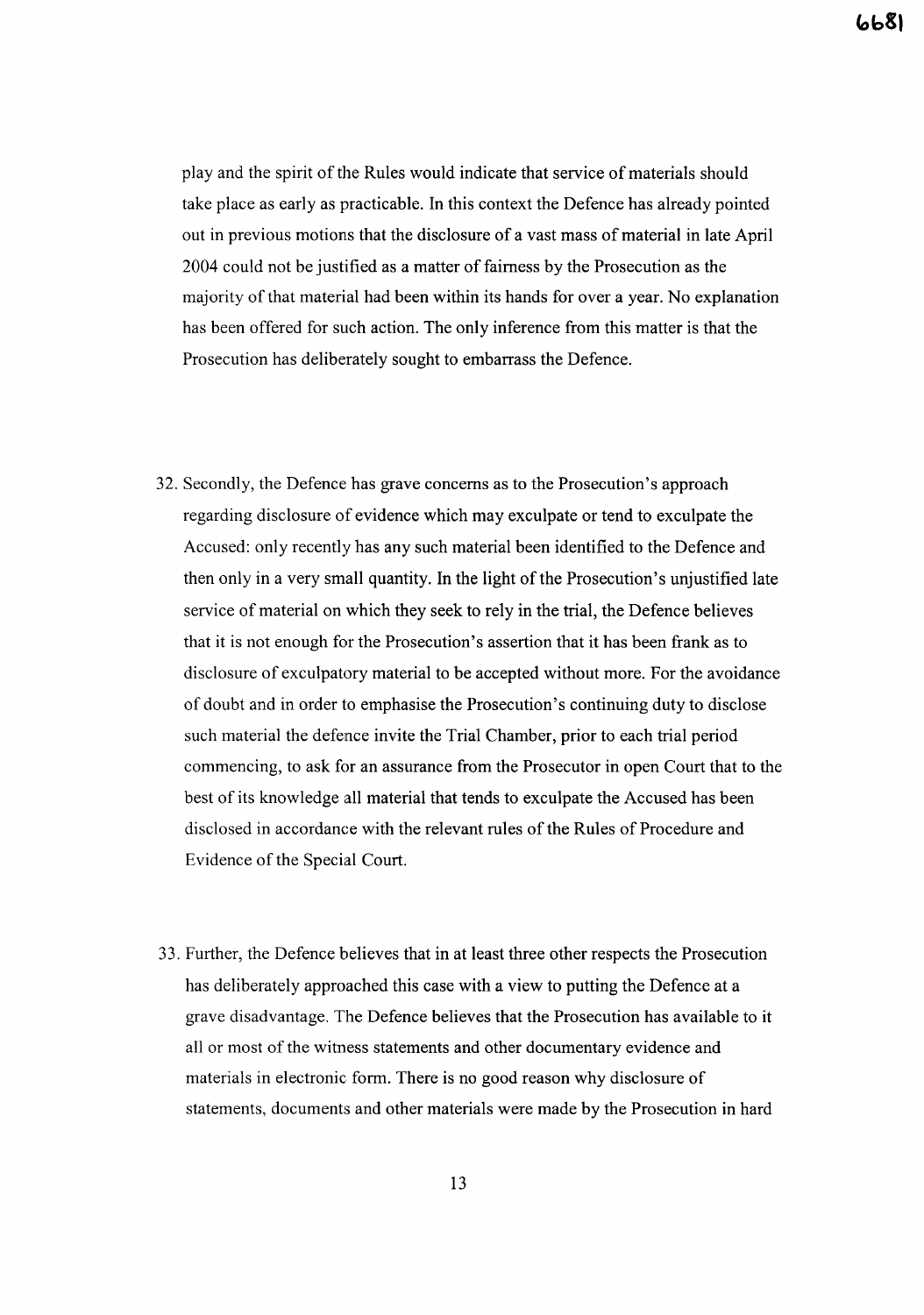copy rather than electronically and the Prosecution knows that disclosure in that form would be logistically far more convenient for the Defence counsel many of whom have to travel to and from Sierra Leone on a regular basis. The defence also understand that the OTP budget includes finance for the typing of witness statements. It is a shame that it was not used for the first 100 statements served upon the defence. Finally, the Defence requests that the Prosecution disclose whether it has used or attempted to use employees of the Special Court out with the OTP for the purposes of carrying out OTP functions such as but not limited to tracking down and/or interviewing witnesses; such actions would not merely be high-handed but would show as the Defence believes is the case that the Prosecution has pursued a "do or die" or "win at all costs" strategy in this case and would further extend the disparity between the resources available to and used by the OTP when compared with the Defence.

#### THE OTP OPENING

34. The Defence has noted the highly emotive opening statement of the Prosecutor in "the CDF" trial and trusts that the same style will not be adopted in "the RUF" trial. This is an international court of law dealing with highly emotive circumstances and alleged crimes. Justice will be done and seen to be done only when all before it approach the evidence with the same dispassionate analysis devoid of rhetoric and emotion.

#### The Defence Case.

35. In terms, the Defence denies that such matters as the Prosecution may be able to prove in relation to Issa Sesay could conceivably support any conviction for any crime charged upon the basis of the inferences for which it contends.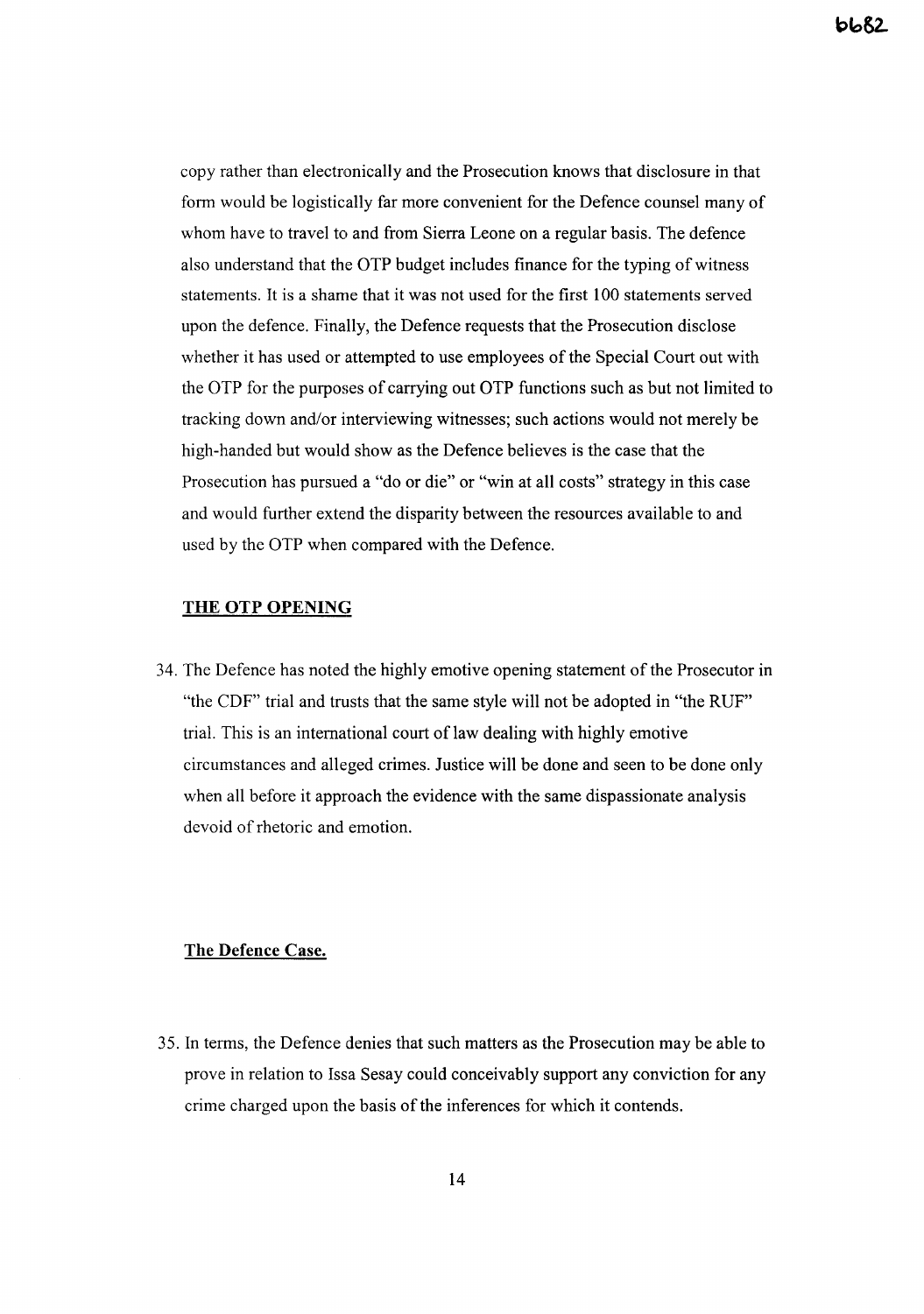- 36. Issa Sesay joined the RUF as a young man after having been abducted. He was a man of modest education and background. He came to believe in the principles of democracy and fairness which the evidence will show were the stated aims of the RUF. He pursued those goals with uttermost probity. It was because he had a reputation for fairness and reliability that he will be able to rely upon a substantial amount of civilian witnesses who believe that he helped to save their lives and livelihood. It is because of this same reputation that he was attacked by the criminal elements within both the RUF and the AFRC who could not tolerate his vision nor his approach which put civilian lives above those of his own men.
- 37. Witness after witness (Prosecution and Defence) will confirm this fact and confirm that he was a man of reason and intelligence. The defence will show throughout this case that Mr Sesay fought a just war without recourse to crimes.
- 38. It was this reputation which ultimately led to him being chosen by the leaders of ECOWAS as the interim leader of the RUF. At great personal risk he undertook the pivotal role of bringing about disarmament of the RUF and thereby peace to Sierra Leone. Without his contribution the war in Sierra Leone might still be ongoing. In the context of this trial his defence will assert that his intent was to avoid distress and harm to civilians and will call evidence to this effect. His contribution to the peace process and disarmament ofthe RUF is not merely some late in the day change of heart but a reflection of his long-standing desire to pursue political change for the benefit ofthe people of Sierra Leone. He instructed troops to refrain from committing offences against the civilian population. When he could and to the extent of his ability he punished anyone under his authority who was shown to have misbehaved towards any civilian.